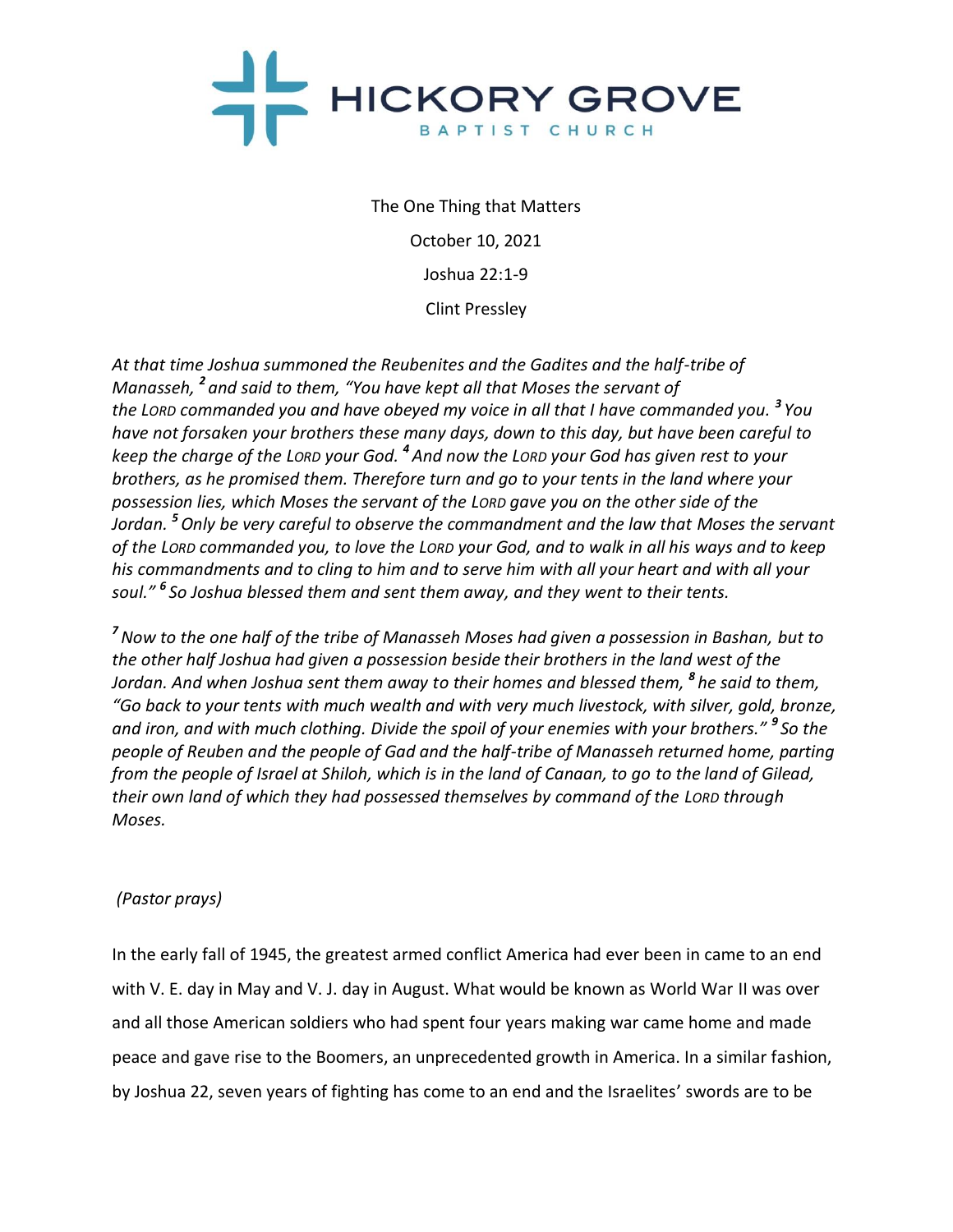beaten into plowshares. After Caleb got his mountain in chapter 14, Joshua distributes the land in earnest in chapters 15 through 19. The allotment begins in chapter 18. They pause at Shiloh and set up the tent of meeting. In chapter 19 the inheritance starts back and in chapter 20 the cities of refuge are formed. In chapter 21 the Levites get a place for their cattle, which brings us to Joshua 22. The last group to be dispatched and to see their inheritance is on the other side of the Jordan river. Way back in Chapter 1, the Reubenites and the Gadites and the half-tribe of Manasseh pledged to fight like everybody else, and in Joshua 22:1-3, Joshua commended these tribes for their faithfulness. Verse 3 says they are commended for staying in the fight for many days, and verse 4 says that God has been good and you are free to go back to your homes. And then verse 5 stands out like a neon sign and the whole message of the whole chapter is wrapped up in that one verse. One preacher said that the verbs in verse 5 give a comprehensive picture of what a proper relationship to God ought to look like. And the more I studied this one verse, the more I agreed. So before we take The Lord's Supper today, I want to use this one verse to prepare our hearts by way of examination. And I'll ask questions based on the commands because…

### **A Right Relationship with God is all that Matters**

The first question is this. Do you actually love God? Let's read verse 5. *Only be very careful to observe the commandment and the law that Moses the servant of the LORD commanded you, to love the LORD your God,* Verse 5 says you need to love the Lord your God! The first command in verse 5 is to love the Lord your God. This is similar to what you find in Deuteronomy 6 with the Shema: Love the Lord your God. And it would be the thing Jesus says is the most vital thing, or great commandment, because love is a great motivator. It is a displayed and dynamic affection. Love.

Love is a great intensifier. Think about Genesis 22 when God tests Abraham when He says take now your only son, the one you love. This gives heat to what Paul said in Ephesians *5:1-2, Therefore be imitators of God, as beloved children. <sup>2</sup> And walk in love, as Christ loved us and gave himself up for us, a fragrant offering and sacrifice to God.* The Gospel makes it so that we can love God and love people.

The Gospel is like this: That God is holy and created you in His image but because of your sin you are separated from God. You deserve to be punished. This is the Gospel. You live under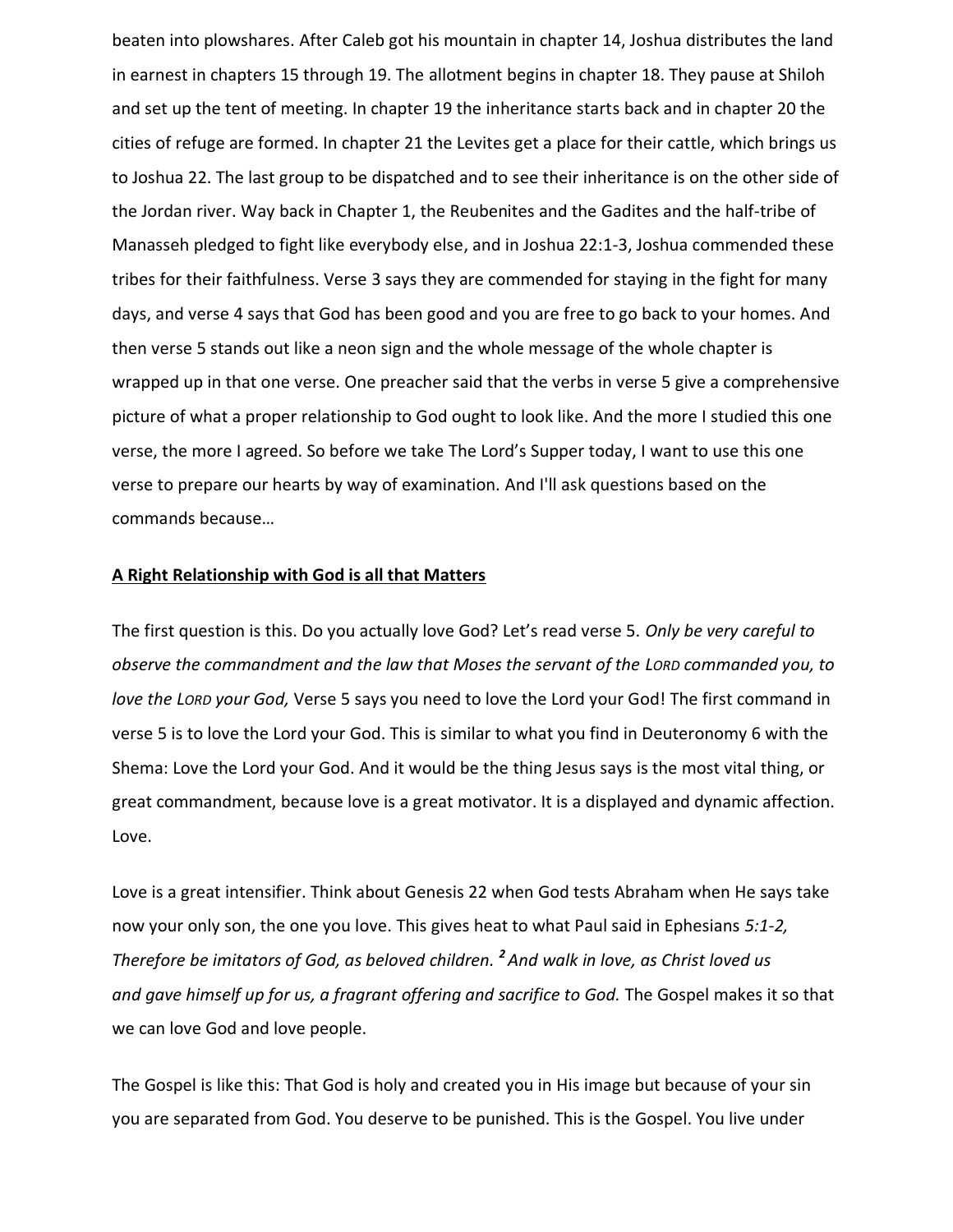condemnation without Jesus. The hope of the Gospel and the love of the Gospel is that God has loved us. He gave us Jesus who lived perfectly, and died in the place of sinners as a substitute. God raised Him from the dead. And the hope of the Gospel is that, if you believe that, you receive that, you actually become a child of God. John says it like this in 1 John. I can love God because He first loved me.

To love is to give and enjoy and believe and trust and to be content in. To love is to be grateful and humble. To love is to be worshipful and to be a person of grace, to forgive, to extend kindness and to give the benefit of the doubt. To love is to live in hope. So the first question is do I love God? Why? How?

The second question is…

### **Do you honor God?**

Go back with me to verse 5. Verse 5 says to "love the Lord your God and to walk in His ways." To walk. Throughout the Bible the words "to walk" would indicate a lifestyle. Enoch walked with God and he was no more. It's a reputation and the general impression you get from someone. It's what Paul has in mind when he talks about conversion in Ephesians 2:1-3*. And you were dead in the trespasses and sins <sup>2</sup> in which you once walked, following the course of this world, following the prince of the power of the air, the spirit that is now at work in the sons of disobedience— <sup>3</sup>among whom we all once lived*

Your walk, your manner, your tone, your walk is what it looks like to be with you and around you. It's to experience the real you and not the Instagram you. Here begins the separation between the genuinely Christian and the seeming-to-be Christian.

There are people who have a faith in Jesus that is not a saving faith in Jesus. If you believe in a Jesus that will get you to Heaven but has not affected any other part of your life, so that you don't have to change, that is not the Jesus of the Bible. That's not the Gospel and it will not save you. The Jesus of the Bible calls for a love and a walk. There has to be genuine, tangible evidence that you are walking with God, trusting God, relying on God and there is something in you that is different from everybody else. And Joshua is telling those who are going on the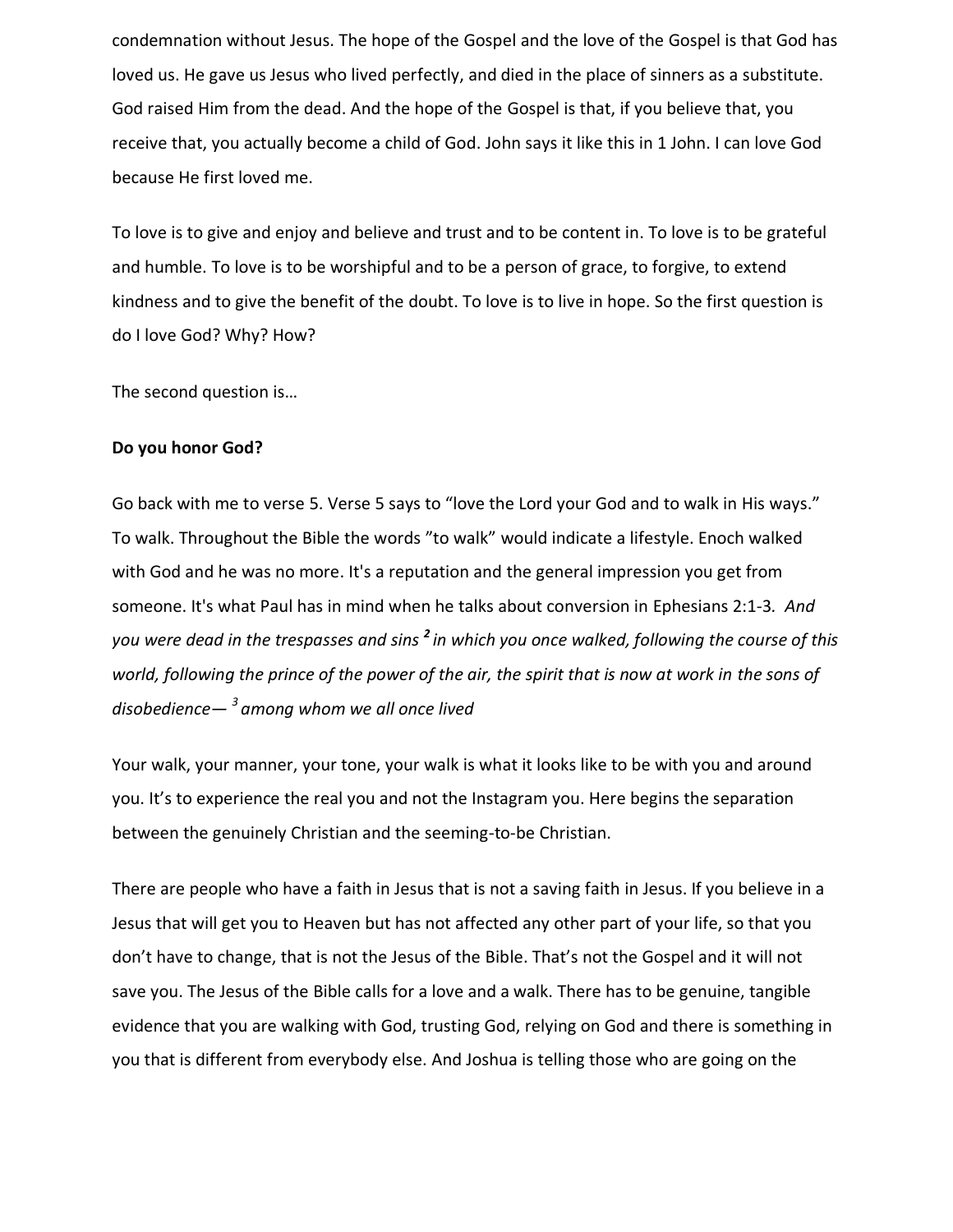other side of the Jordan, make sure you are walking with God, honoring God. Make sure that there is actual visible, tangible evidence that you are a Christian.

That's why I think this question is an appropriate one. Do you walk with God? Are you honoring God? Is he your companion, friend, comforter, forgiver? It scares me, honestly, that in a church our size— and the Bible says that I as a shepherd am responsible for the flock of God at Hickory Grove— it scares me often to think of the number of people who are on our roles that think they are going to Heaven because they are baptized or are associated with Hickory Grove in some way and yet there has been nothing that's changed. It scares me that there are people who think they are technically Christian but have never actually converted. So that's why we ask these questions. Do you love God? Do you honor God? Here's a third question right from the verse.

#### **Do you obey God?**

The verb "to keep" shows up in a few places in verse 5. Let's read verse 5 from the beginning and pick out the verb. *<sup>5</sup>Only be very careful to observe the commandment and the law that Moses the servant of the LORD commanded you, to love the LORD your God, and to walk in all his ways and to keep his commandments and to cling to him and to serve him with all your heart and with all your soul."*

Twice we see "be very careful to keep or observe God's commandments," His word. This is not just the general tenor of your life and not even the general direction. This is taking seriously the truths found in God's word. It's to explore these truths and to contemplate, to think about, and then to actually obey God. This is why we here at Hickory Grove put such an emphasis on the Bible. Isn't that what Jesus was getting at in Luke 6:46-48. *"Why do you call me 'Lord, Lord,' and not do what I tell you? <sup>47</sup> Everyone who comes to me and hears my words and does them, I will show you what he is like: <sup>48</sup> he is like a man building a house, who dug deep and laid the foundation on the rock. And when a flood arose, the stream broke against that house and could not shake it, because it had been well built.*

Well built. It's what obedience to God does. It builds our lives into well-constructed fortresses of affection that stay standing after the storm. Obedience to God is not legalism but the language of crucified love. It is your faith and hope and love of the crucified Messiah that makes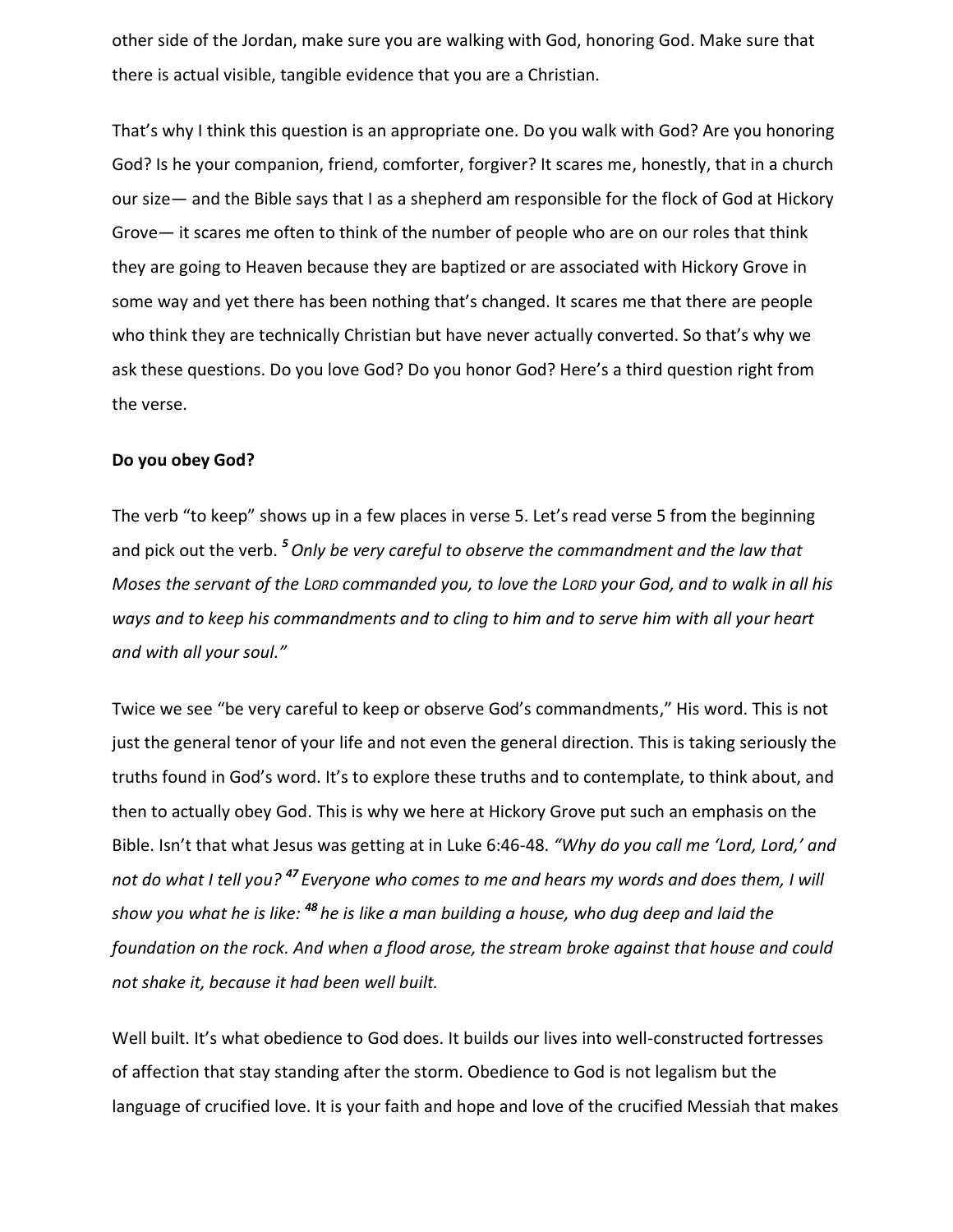you want to seek ways to obey Him. A right relationship to God is all that matters. Do you love God? Do you honor God? Do you obey God?

## **Do you cling to God?**

What a great word in verse 5. Let's read the whole thing again and get there to the word cling. *<sup>5</sup>Only be very careful to observe the commandment and the law that Moses the servant of the LORD commanded you, to love the LORD your God, and to walk in all his ways and to keep his commandments and to cling –* there it is. The English translation is really good here and gives us a vivid picture. Yours might say to hold fast. It means to stick to, to stay close, to cleave. In the King James Version it's what you use in a wedding in Genesis 2:24*, Therefore shall a man leave his father and his mother, and shall cleave unto his wife.* It's used again to described Ruth as she clings to Naomi. It's used negatively in 1 Kings 11 when its telling about Solomon clinging to foreign women and their gods. This is the deer panting for the water brooks in Psalm 42. My soul pants for you, oh God. This is the hungering and thirsting for righteousness from the Sermon on the Mount. Here is the Psalmist in Psalm 63:1 saying, *O God, you are my God; earnestly I seek you; my soul thirsts for you; my flesh faints for you, as in a dry and weary land where there is no water.*

I think we cling to God in primarily four ways. We do so *devotionally* when we spend time reading the Bible and through prayer. We do so *doctrinally* as we gain clear, Biblical, Christsaturated convictions. I think we cling to God *drastically* when it's bad. We don't feel the need to cling, although it's there, until things fall apart. We cling to God when it's bad, when sadness is overwhelming and depressing and painful. I believe we cling *delightfully* when we find that Christ is the center and sum of our joy. Do you love God? Do you honor God? Do you obey and cling to God?

#### **Do you serve God?**

Let's finish out verse 5 and see the last descriptor of what it looks like to be in right relationship to God. *<sup>5</sup>Only be very careful to observe the commandment and the law that Moses the servant of the LORD commanded you, to love the LORD your God, and to walk in all his ways and to keep his commandments and to cling to him and to serve him with all your heart and with all your soul."* Serve means to labor. Here is the stuff that life is made of. You get up early for work, get